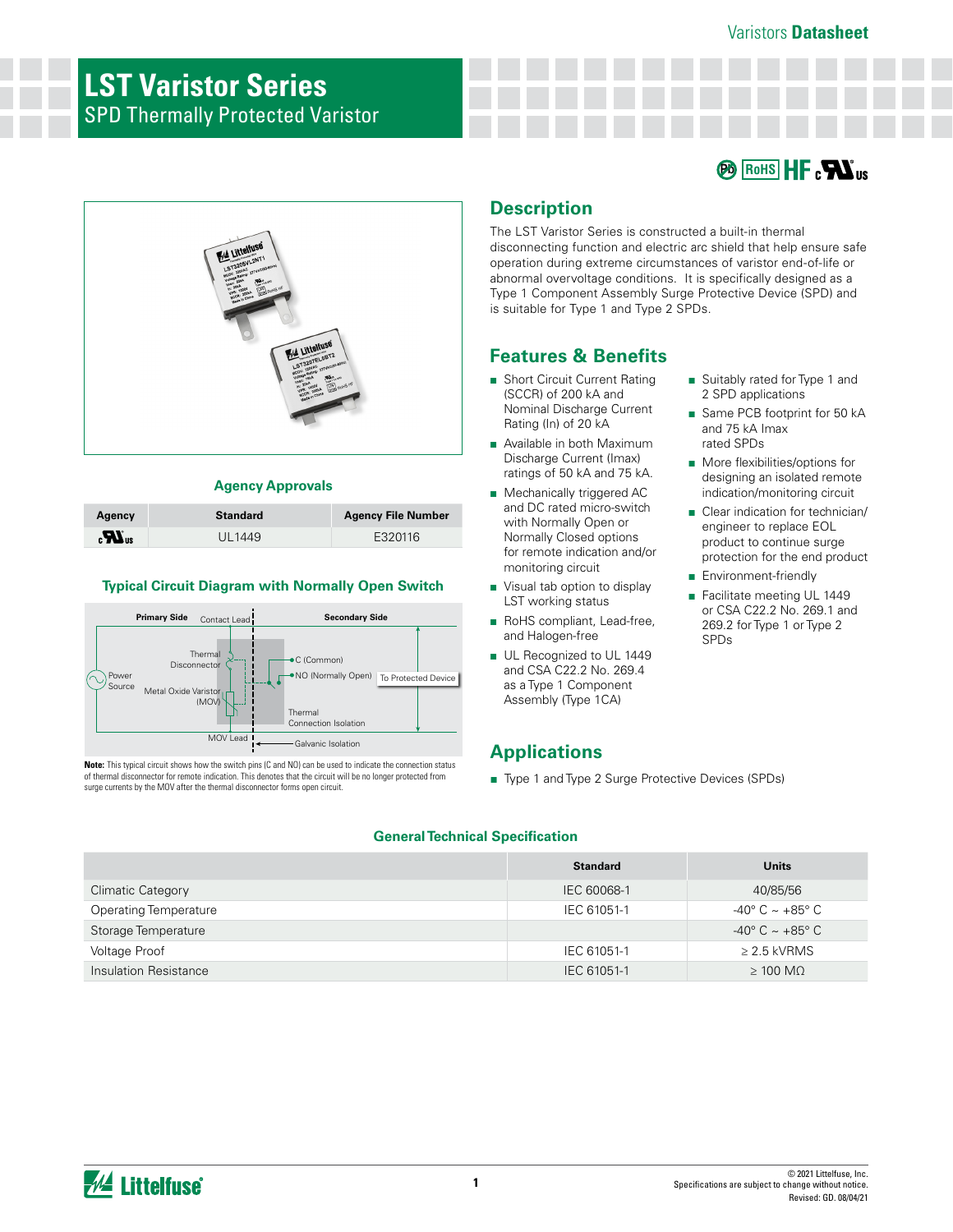# **LST Varistor Series** SPD Thermally Protected Varistor

|                    | Specifications (85°C)                                           | Specifications (25°C)                           |                                                                                        |                                        |                                                                 |
|--------------------|-----------------------------------------------------------------|-------------------------------------------------|----------------------------------------------------------------------------------------|----------------------------------------|-----------------------------------------------------------------|
| <b>Part Number</b> | <b>Maximum Continuous</b><br><b>Operating Voltage</b><br>(MCOV) | <b>Peak Surge Current</b><br>(8/20 µs, 1 Pulse) | <b>Nominal</b><br><b>Discharge</b><br><b>Current</b><br>$(8/20 \,\mu s)$<br>15 Pulses) | Voltage<br><b>Protection</b><br>Rating | <b>Maximum</b><br><b>Short Circuit</b><br><b>Current Rating</b> |
|                    | <b>V<sub>RMS</sub></b>                                          | $\mathbf{I}_{\text{max}}$                       | $\mathbf{I}_{n}$                                                                       | <b>VPR</b>                             | <b>SCCR</b>                                                     |
|                    | (V)                                                             | (kA)                                            | (kA)                                                                                   | (V)                                    | (kA)                                                            |
| LST1505VL2NT1      | 150                                                             | 50                                              | 20                                                                                     | 600                                    | 200                                                             |
| LST1507VL2NT1      | 150                                                             | 75                                              | 20                                                                                     | 600                                    | 200                                                             |
| LST1805VL2NT1      | 180                                                             | 50                                              | 20                                                                                     | 800                                    | 200                                                             |
| LST1807VL2NT1      | 180                                                             | 75                                              | 20                                                                                     | 800                                    | 200                                                             |
| LST2755VL2NT1      | 275                                                             | 50                                              | 20                                                                                     | 900                                    | 200                                                             |
| LST2757VL2NT1      | 275                                                             | 75                                              | 20                                                                                     | 900                                    | 200                                                             |
| LST3205VL2NT1      | 320                                                             | 50                                              | 20                                                                                     | 1000                                   | 200                                                             |
| LST3207VL2NT1      | 320                                                             | 75                                              | 20                                                                                     | 1000                                   | 200                                                             |
| LST3855VL2NT1      | 385                                                             | 50                                              | 20                                                                                     | 1500                                   | 200                                                             |
| LST3857VL2NT1      | 385                                                             | 75                                              | 20                                                                                     | 1500                                   | 200                                                             |
| LST4205VL2NT1      | 420                                                             | 50                                              | 20                                                                                     | 1500                                   | 200                                                             |
| LST4207VL2NT1      | 420                                                             | 75                                              | 20                                                                                     | 1500                                   | 200                                                             |
| LST5105VL2NT1      | 510                                                             | 50                                              | 20                                                                                     | 1500                                   | 200                                                             |
| LST5107VL2NT1      | 510                                                             | 75                                              | 20                                                                                     | 1500                                   | 200                                                             |
| LST5505VL2NT1      | 550                                                             | 50                                              | 20                                                                                     | 1500                                   | 200                                                             |
| LST5507VL2NT1      | 550                                                             | 75                                              | 20                                                                                     | 1500                                   | 200                                                             |
| LST6905VL2NT1      | 690                                                             | 50                                              | 20                                                                                     | 2000                                   | 200                                                             |

### **Electrical Specifications**

Note: For LST<sup>\*\*\*</sup>7 device with Imax 75 kA rating, thermal disconnector may safely open circuit without any damage to the device after Imax test.

#### **Switch Function Configuration**



| <b>Switch Functions</b>            | <b>Switch Pins Connected to Signal Circuit</b>                                             |
|------------------------------------|--------------------------------------------------------------------------------------------|
| Normally Open                      | C and NO                                                                                   |
| Normally Closed                    | C and NC                                                                                   |
| Normally Open &<br>Normally Closed | C and NO: Normally Open monitoring circuit<br>C and NC: Normally Closed monitoring circuit |
| No Function                        | No switch pin                                                                              |

- Normally-open and/or normally-closed switch functions are available for remote indication circuit to identify LST working status
- Switch pins of Common ("C") and Normally-Open ("NO") can be connected together for normally-open monitoring circuit
- Switch pins of Common ("C") and Normally-Closed ("NC") can be connected together for normally-closed monitoring circuit
- Electrical rating for switch pin: 60 Vdc/0.2 A, or 250 Vac/0.1 A
- "Visual Tab" within housing: LST is still functional
- "Visual Tab" shows up (Optional): LST has been activated and needs to be replaced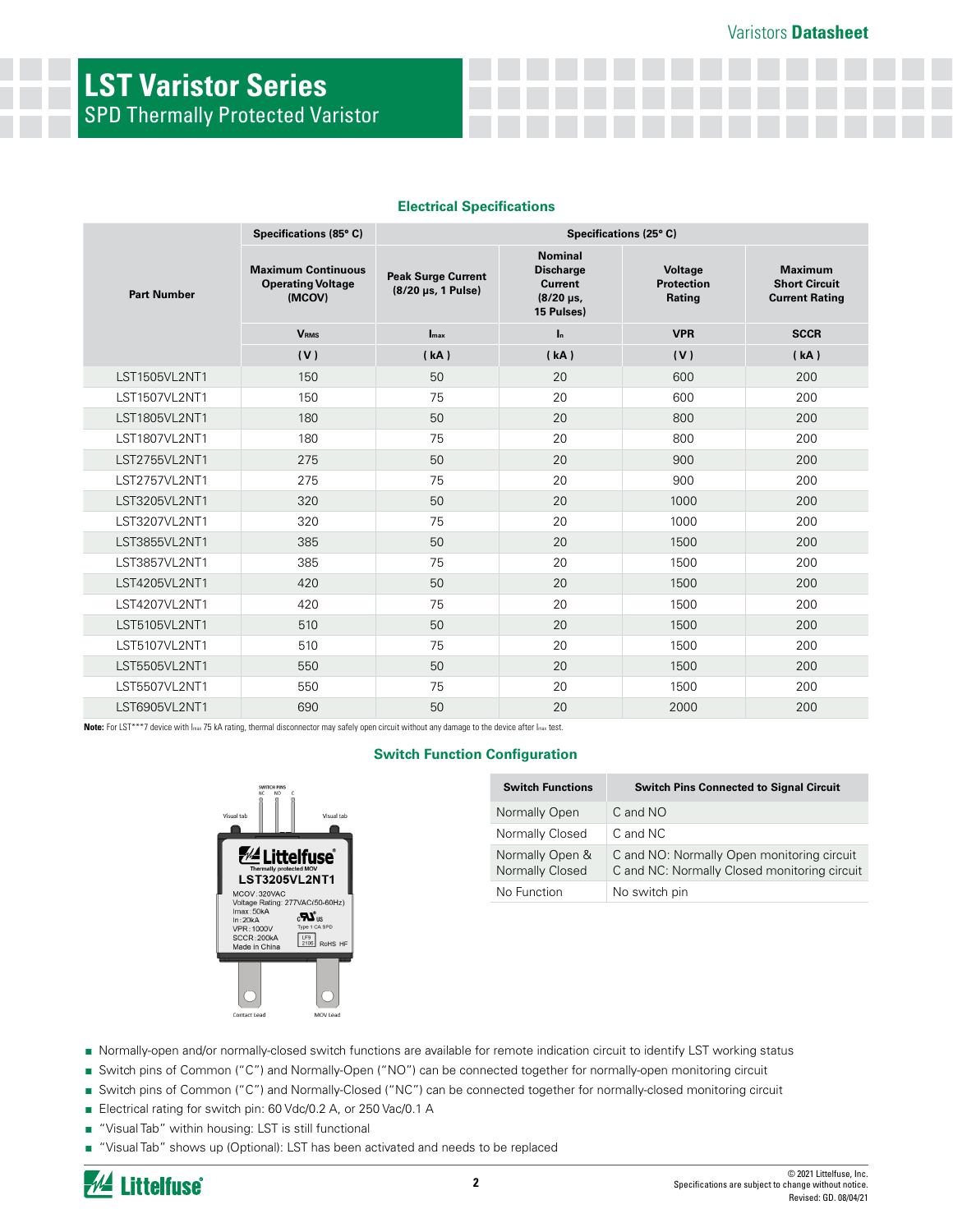# **LST Varistor Series** SPD Thermally Protected Varistor

## **PCB Layout for Switch Pins (Unit: Inch [mm])**







**PCB Layout for LST Terminations (Unit: Inch [mm])**



### **LST Mechanical Dimensions (Unit: Inch [mm])**



| Note A      |                                 |  |
|-------------|---------------------------------|--|
| <b>MCOV</b> | A Dimension (inch [mm])         |  |
| 550/690     | $.545 \pm .04$ [13.8 $\pm$ 1.0] |  |
| 385/420/510 | $.54 \pm .04$ [13.7 $\pm$ 1.0]  |  |
| 320         | $.51 \pm .04$ [13.0 $\pm$ 1.0]  |  |
| 275         | $.495 \pm .04$ [12.6 $\pm$ 1.0] |  |
| 150/180     | $.485 \pm .04$ [12.3 $\pm$ 1.0] |  |